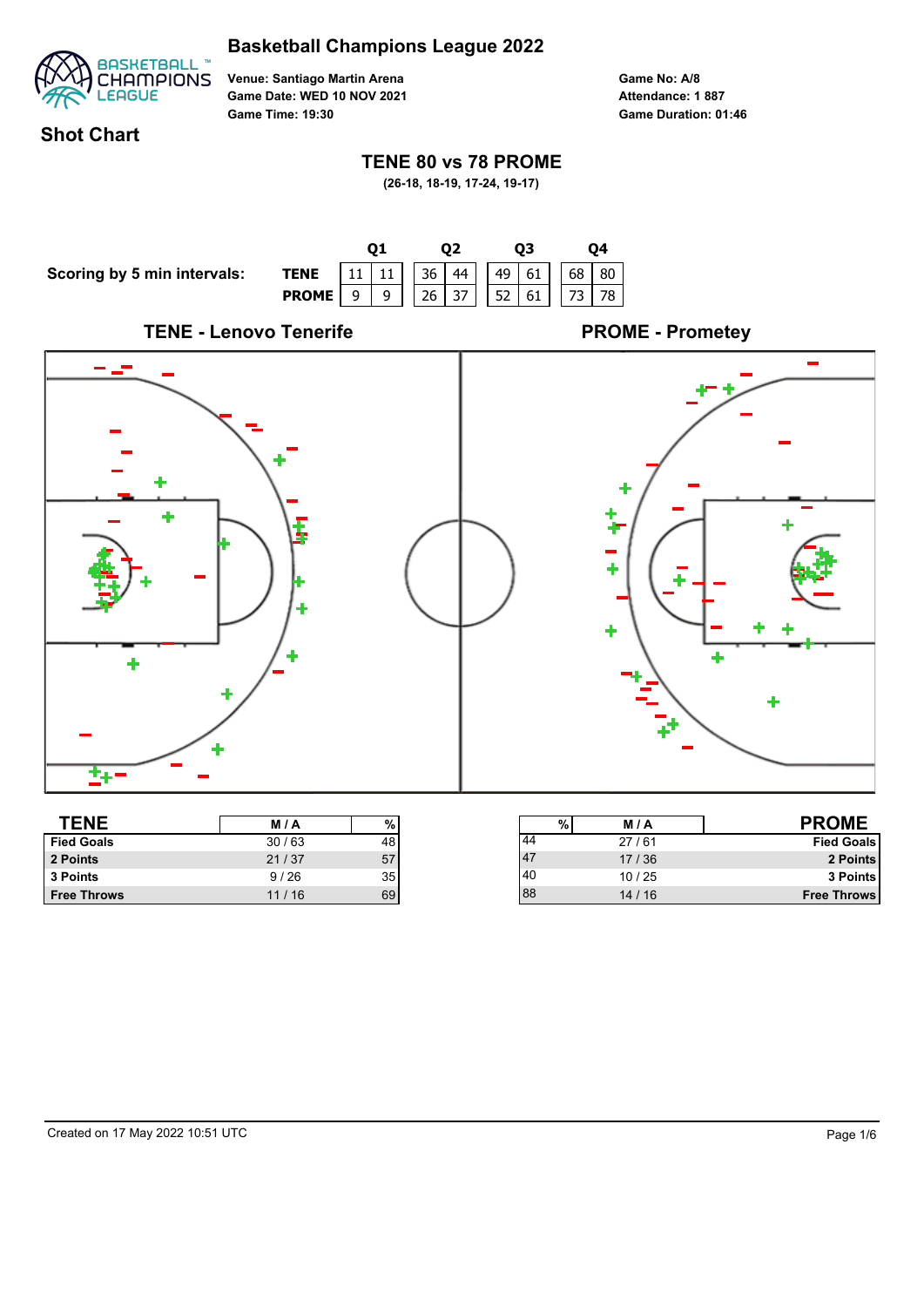

**Venue: Santiago Martin Arena Game Date: WED 10 NOV 2021 Game Time: 19:30**

**Game No: A/8 Game Duration: 01:46 Attendance: 1 887**

### **Shot Chart**

#### **TENE 80 vs 78 PROME**

**(26-18, 18-19, 17-24, 19-17)**

| Scoring by 5 min intervals: |  |  |
|-----------------------------|--|--|
|-----------------------------|--|--|

|                                                                           |  |  |  |  | 03 |  |  | Ο4 |  |  |
|---------------------------------------------------------------------------|--|--|--|--|----|--|--|----|--|--|
| <b>TENE</b> 11 11 36 44 49 61 68 80<br><b>PROME</b> 9 9 26 37 52 61 73 78 |  |  |  |  |    |  |  |    |  |  |
|                                                                           |  |  |  |  |    |  |  |    |  |  |

**TENE - Lenovo Tenerife**

# **6 FITIPALDO Bruno**



|                    | M/A  | %   |
|--------------------|------|-----|
| <b>Fied Goals</b>  | 6/11 | 55  |
| 2 Points           | 4/6  | 67  |
| 3 Points           | 2/5  | 40  |
| <b>Free Throws</b> | 4/4  | 100 |
|                    |      |     |
|                    |      |     |
|                    |      |     |
|                    |      |     |
|                    |      |     |
|                    |      |     |



|                    | <b>M/A</b> |     |
|--------------------|------------|-----|
| <b>Fied Goals</b>  | 4/10       | 40  |
| 2 Points           | 2/4        | 50  |
| 3 Points           | 2/6        | 33  |
| <b>Free Throws</b> | 2/2        | 100 |

# **13 RODRIGUEZ Sergio**



**19 SHERMADINI Giorgi**

¢

|                    | M/A | %        |
|--------------------|-----|----------|
| <b>Fied Goals</b>  | 1/4 | 25       |
| 2 Points           | 0/1 | $\Omega$ |
| 3 Points           | 1/3 | 33       |
| <b>Free Throws</b> | 2/2 | 100      |
|                    |     |          |
|                    |     |          |
|                    |     |          |
|                    |     |          |
|                    |     |          |

**Fied Goals** 6/8 75  **2 Points** 6 / 8 75 **3 Points** 0/0 0 **Free Throws** 2/4 50

**M / A %**



|                   | M / A |     |
|-------------------|-------|-----|
| <b>Fied Goals</b> | 214   |     |
| 2 Points          | 1/1   | 100 |
| 3 Points          | 1/3   | 33  |
| ree Throws        |       |     |

### **22 SULEJMANOVIC Emir**



|                    | <b>M/A</b> |     |
|--------------------|------------|-----|
| <b>Fied Goals</b>  | 3/4        | 75  |
| 2 Points           | 1/1        | 100 |
| <b>3 Points</b>    | 2/3        | 67  |
| <b>Free Throws</b> | 112        | 50  |

Created on 17 May 2022 10:51 UTC Page 2/6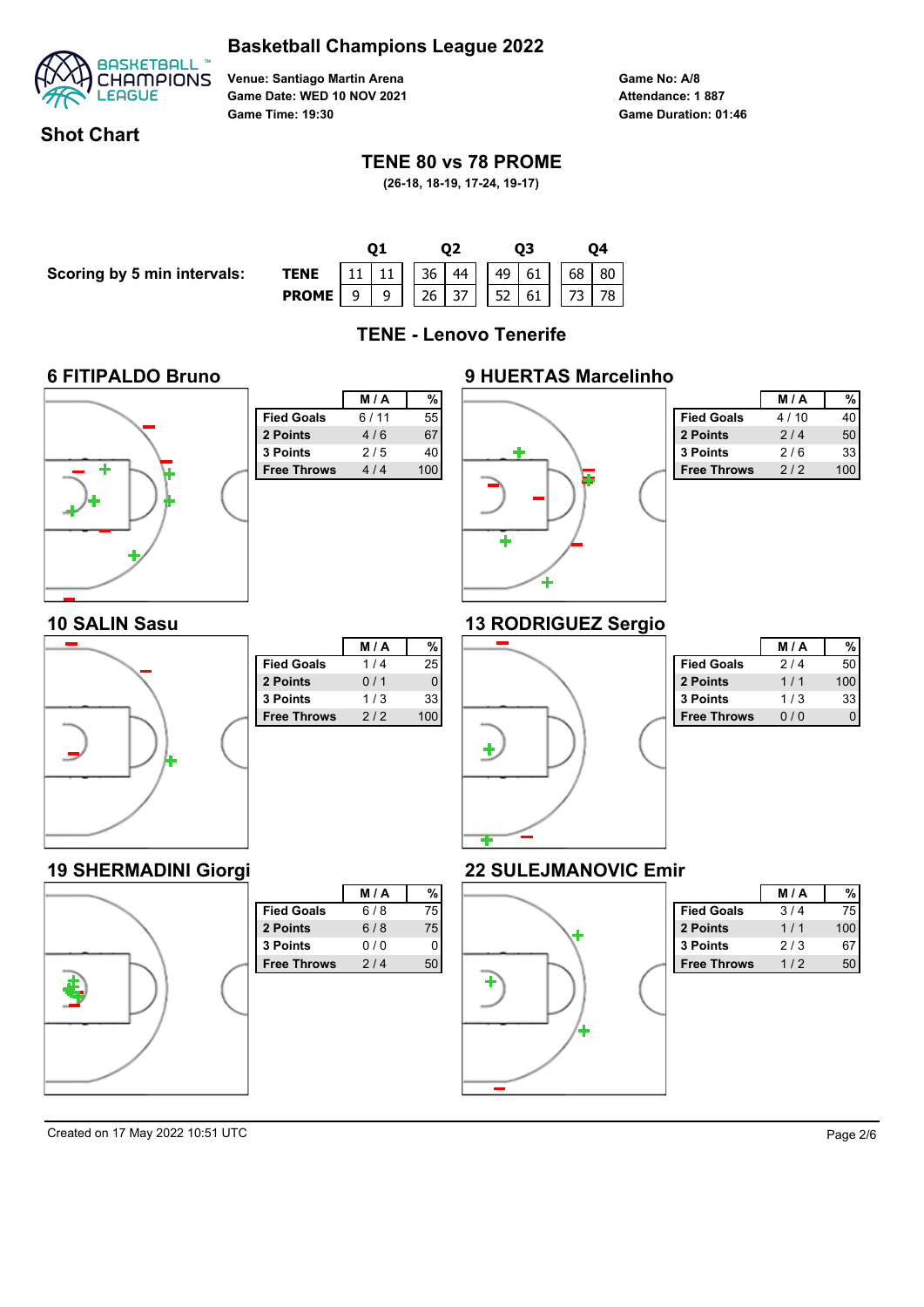

**Venue: Santiago Martin Arena Game Date: WED 10 NOV 2021 Game Time: 19:30**

**Game No: A/8 Game Duration: 01:46 Attendance: 1 887**

# **Shot Chart**

#### **TENE 80 vs 78 PROME**

**(26-18, 18-19, 17-24, 19-17)**

**Scoring by 5 min intervals:** 

| <b>TENE</b> 11 11 36 44 49 61 68 80<br><b>PROME</b> 9 9 26 37 52 61 73 78 |  |  |  |  |  |  |  |  |  |  |
|---------------------------------------------------------------------------|--|--|--|--|--|--|--|--|--|--|
|                                                                           |  |  |  |  |  |  |  |  |  |  |

**TENE - Lenovo Tenerife**

#### **33 WILTJER Kyle**



|                    | M/A | %        |
|--------------------|-----|----------|
| <b>Fied Goals</b>  | 3/9 | 33       |
| 2 Points           | 2/5 | 40       |
| 3 Points           | 1/4 | 25       |
| <b>Free Throws</b> | 0/0 | $\Omega$ |
|                    |     |          |
|                    |     |          |
|                    |     |          |
|                    |     |          |
|                    |     |          |
|                    |     |          |
|                    |     |          |



|                    | M / A |    |
|--------------------|-------|----|
| <b>Fied Goals</b>  | 5/10  | 50 |
| 2 Points           | 5/10  | 50 |
| 3 Points           | 0 / 0 |    |
| <b>Free Throws</b> | 012   |    |

#### **42 DOORNEKAMP Aaron**

|                    | M/A | %           |
|--------------------|-----|-------------|
| <b>Fied Goals</b>  | 0/3 | $\mathbf 0$ |
| 2 Points           | 0/1 | 0           |
| 3 Points           | 0/2 | 0           |
| <b>Free Throws</b> | 0/0 | 0           |
|                    |     |             |
|                    |     |             |
|                    |     |             |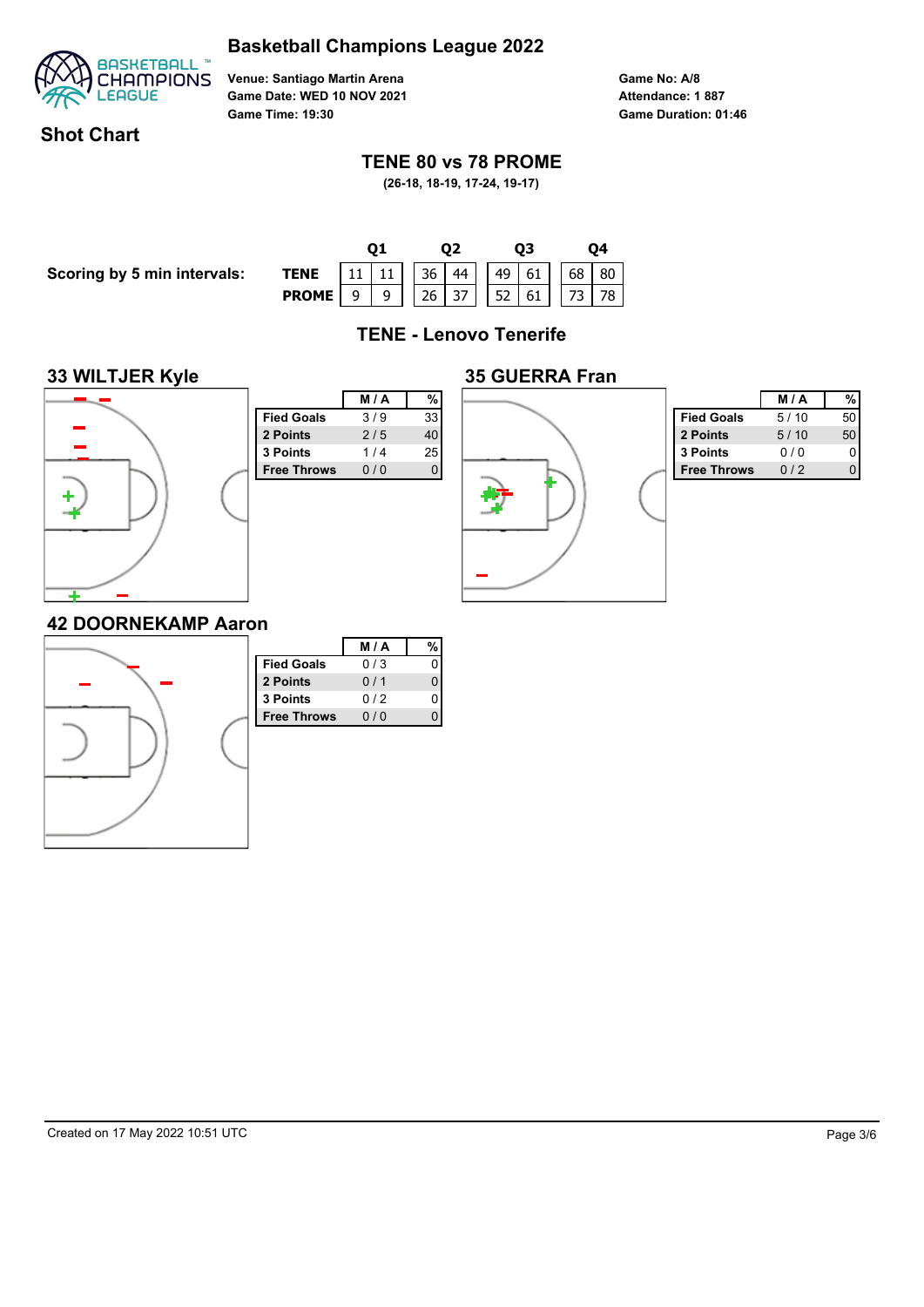

**Venue: Santiago Martin Arena Game Date: WED 10 NOV 2021 Game Time: 19:30**

**Game No: A/8 Game Duration: 01:46 Attendance: 1 887**

### **Shot Chart**

#### **TENE 80 vs 78 PROME**

**(26-18, 18-19, 17-24, 19-17)**



Created on 17 May 2022 10:51 UTC Page 4/6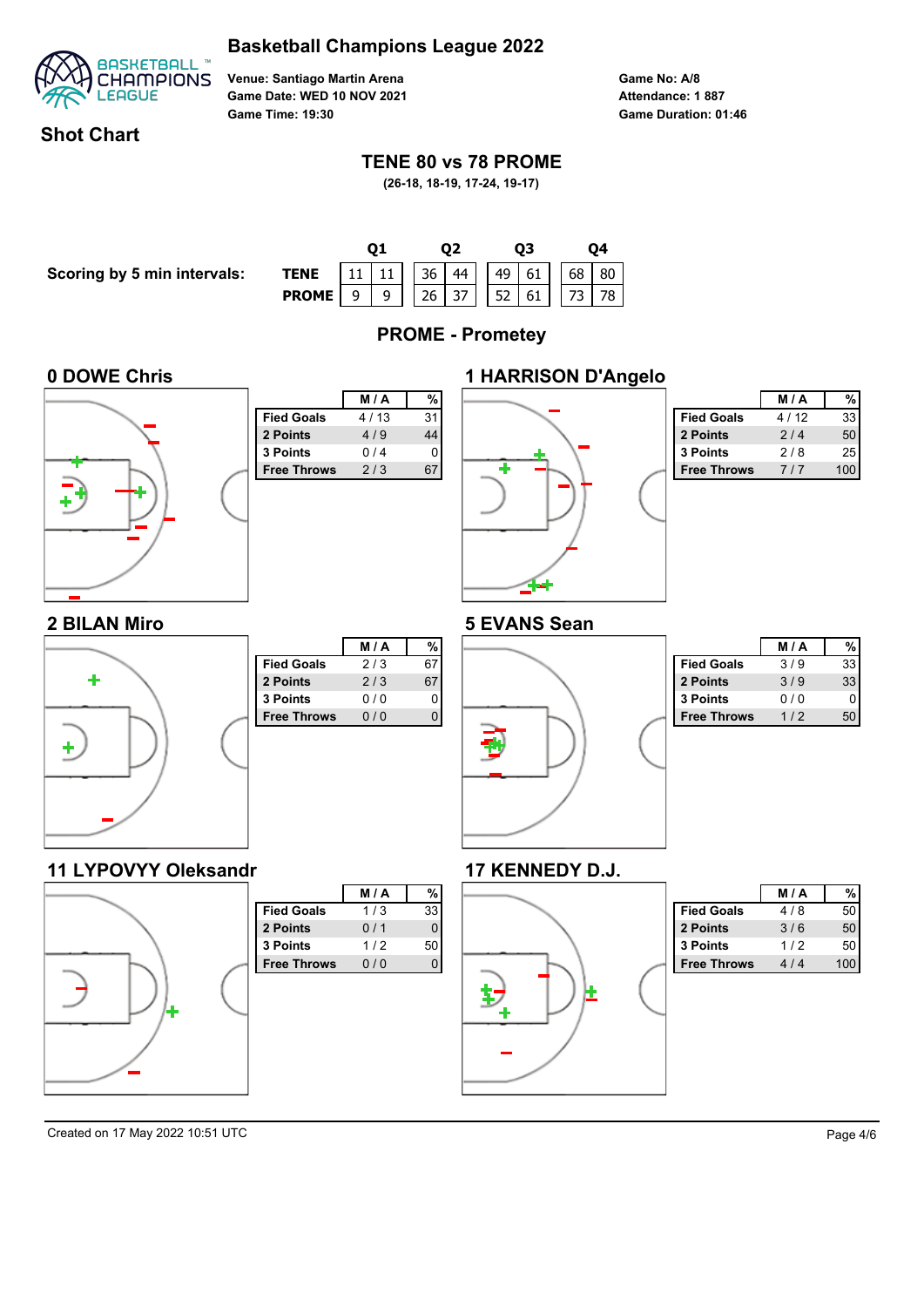

**Venue: Santiago Martin Arena Game Date: WED 10 NOV 2021 Game Time: 19:30**

**Game No: A/8 Game Duration: 01:46 Attendance: 1 887**

### **Shot Chart**

#### **TENE 80 vs 78 PROME**

**(26-18, 18-19, 17-24, 19-17)**

|                             |                                               |  |  | Ο2 |  | 03 |    | Ο4 |  |
|-----------------------------|-----------------------------------------------|--|--|----|--|----|----|----|--|
| Scoring by 5 min intervals: | <b>TENE</b>   11   11     36   44     49   61 |  |  |    |  |    | 68 | 80 |  |
|                             | <b>PROME</b>   9   9     26   37     52   61  |  |  |    |  |    |    | 78 |  |
|                             |                                               |  |  |    |  |    |    |    |  |

**PROME - Prometey**

#### **22 PETROV Viacheslav**



| %<br>M/A<br>100<br>7/7 |                    |
|------------------------|--------------------|
|                        |                    |
|                        | <b>Fied Goals</b>  |
| 100<br>2/2             | 2 Points           |
| 100<br>5/5             | <b>3 Points</b>    |
| 0/0<br>O               | <b>Free Throws</b> |



|                    | M / A  |    |
|--------------------|--------|----|
| <b>Fied Goals</b>  | 216    | 33 |
| 2 Points           | 1/2    | 50 |
| 3 Points           | 1/4    | 25 |
| <b>Free Throws</b> | $\cap$ |    |